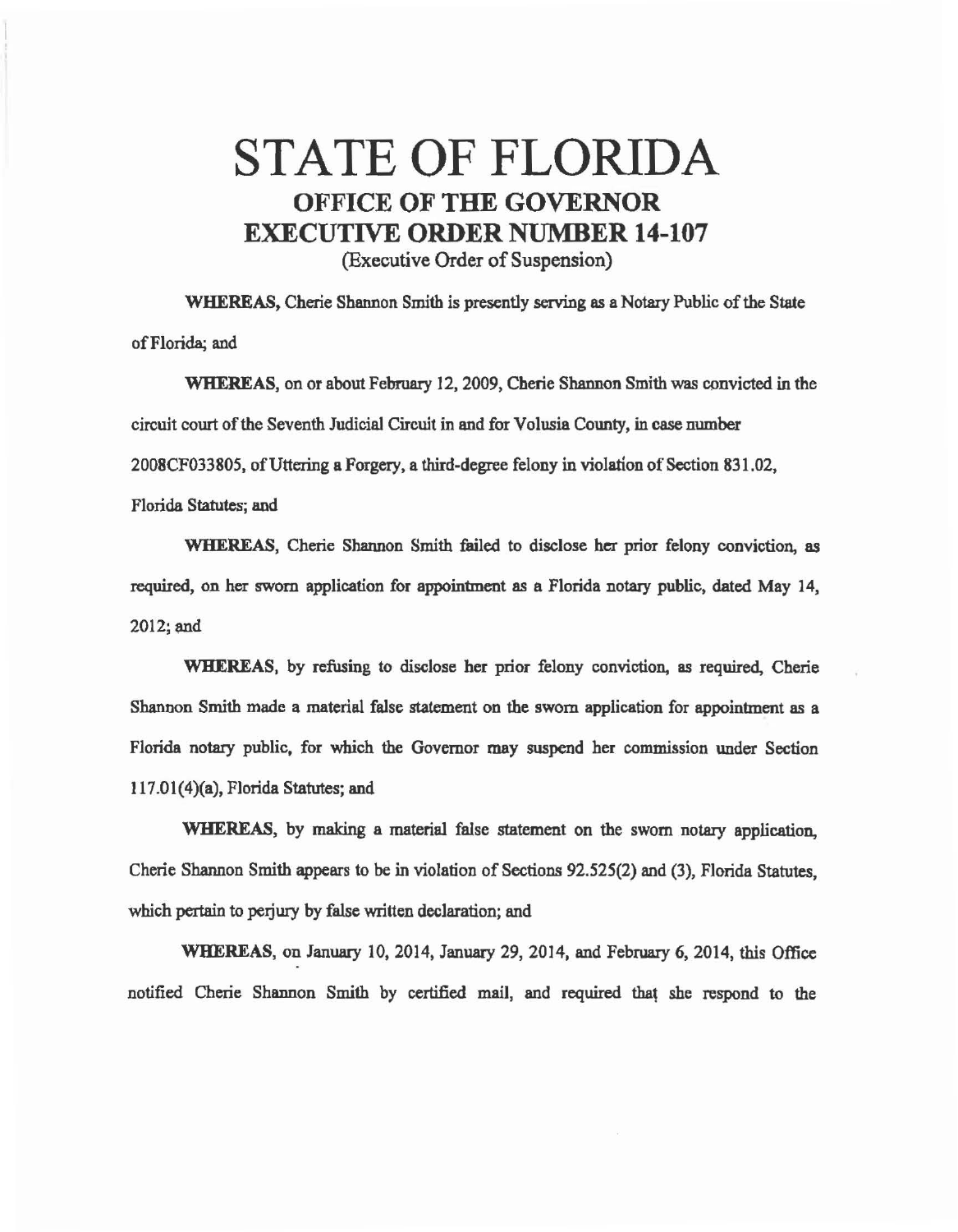investigation by this Office of the felony conviction that she failed to disclose on her sworn notary application; and

WHEREAS, during the investigation by this Office, it was discovered that Cherie Shannon Smith bad moved from the address under which she is commissioned and bad failed to notify the Department of State of the change in her address within 60 days, as required by Section 117.01(2), Florida Statutes; and

WHEREAS, it is in the best interests of the citizens of the State of Florida that Cherie Shannon Smith be immediately suspended from the public office, which she now holds, upon the grounds set forth in this Executive Order;

NOW, THEREFORE, I, RICK SCOTI, Governor of Florida, pursuant to Article IV, Section  $\frac{7}{9}$  of the Florida Constitution and Section 117.01(4), Florida Statutes, find and state as follows:

- A. Cherie Shannon Smith is a duly appointed Notary Public of the State of Florida, pursuant to Section 117.01, Florida Statutes.
- B. Cherie Shannon Smith is commissioned as a Florida notary public from May 18, 2012, through May 17, 2016.
- C. Cherie Shannon Smith made a material false statement on the sworn notary public application submitted on May 14, 2012.
- D. Cherie Shannon Smith failed to notify the Department of State within 60 days of her change of address, in violation of Section 117.01(2), Florida Statutes

BEING FULLY ADVISED in the premise, and in accordance with the Florida Constitution end the laws of the State of Florida, this Executive Order is issued: